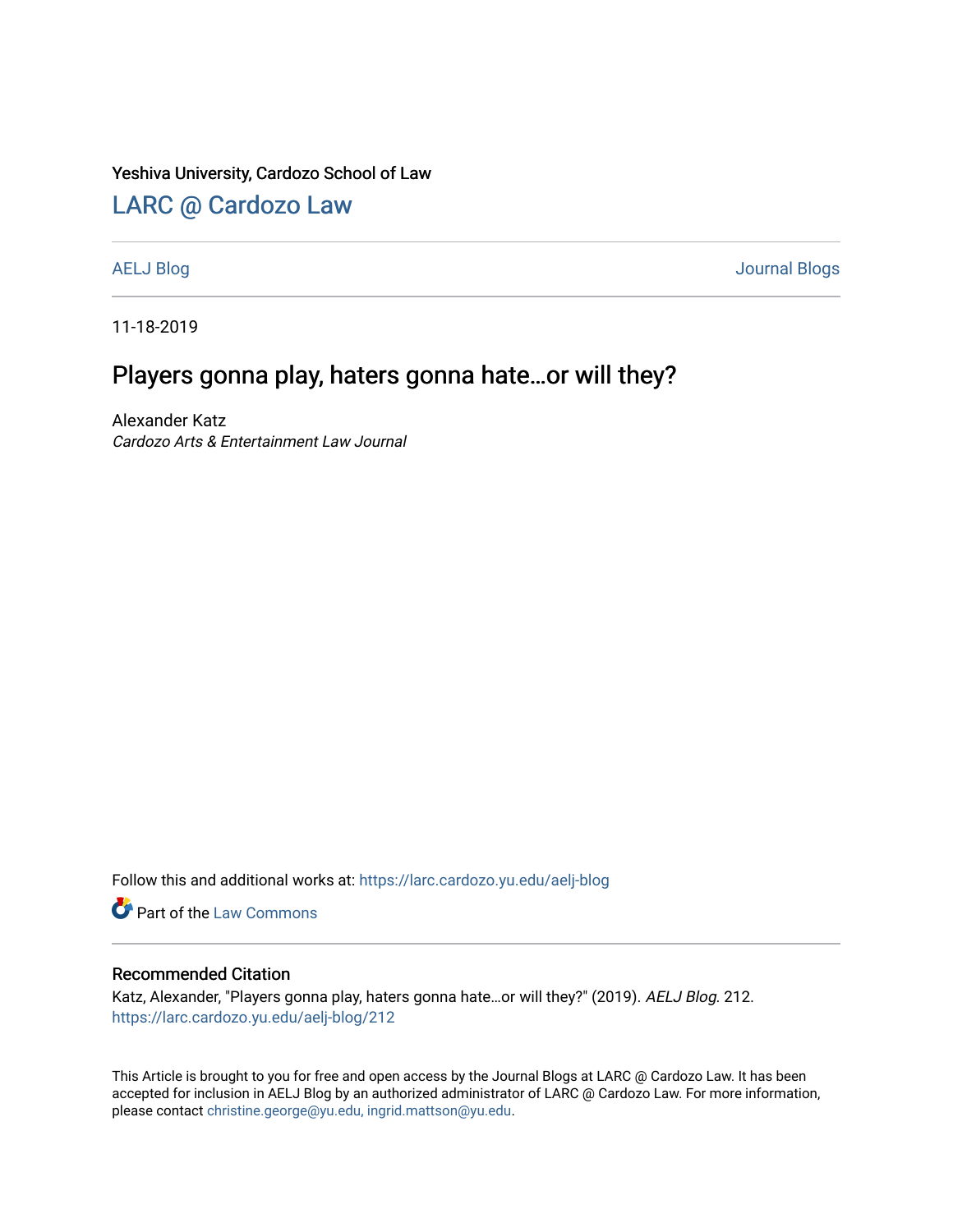# **Players gonna play, haters gonna hate…or will they?**

BY [ALEXANDER KATZ/](https://cardozoaelj.com/author/alexander-katz/) ON NOVEMBER 18, 2019



Created by barnimages.com. Used under an [Attribution 2.0 Generic \(CC BY 2.0\) license.](https://creativecommons.org/licenses/by/2.0/) No modifications have been made.

On August 18, 2014 Taylor Swift released her single "Shake It Off." This song debuted at number one on the US Billboard Hot 100 chart, was the number 13 song on the Billboard year end chart, and was certified 9 times platinum by the RIAA.<sup>[1]</sup> This inescapable ear worm dominated the radio and earned Swift a People's Choice award for "Favorite song" as well as three Grammy nominations for 'Record of the Year', 'Song of the Year', and 'Best Pop Performance'.[\[2\]](https://cardozoaelj.com/2019/11/18/players-gonna-play-haters-gonna-hateor-will-they/#_ftn2)

The song itself is bubbly and catchy. Beginning with an up-tempo backbeat, Swift's voice quickly cuts through as she reflects on the negative gossip circulated by her critics. Swift continues that ultimately her critic's opinions don't matter, and that she happily ignores this negativity by "shaking it off." In truth, the entire song's premise of ignoring one's critics and letting go of one's inhibitions is succinctly understood by the fist four lines of the chorus: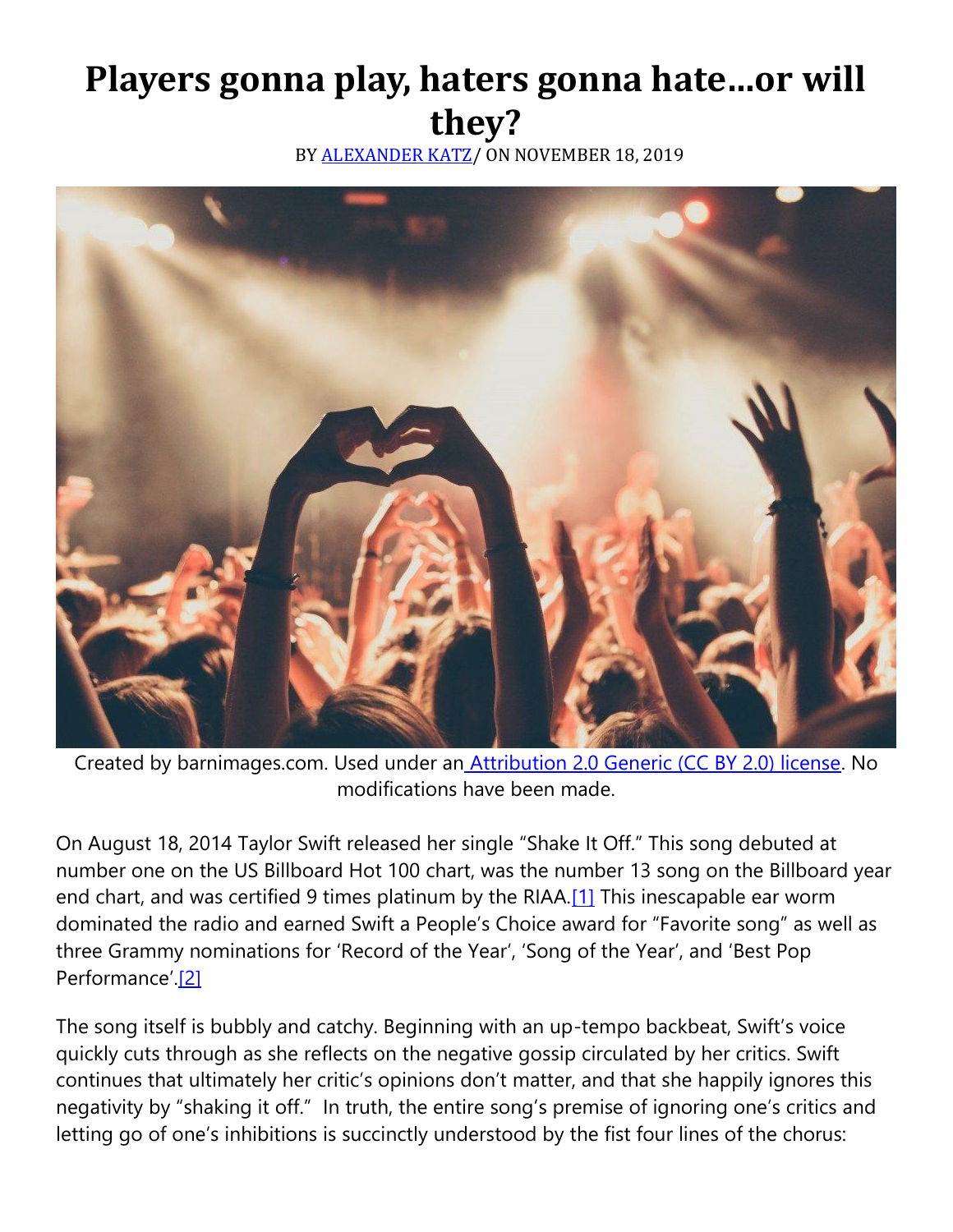"'Cause the players gonna play, play, play, play, play And the haters gonna hate, hate, hate, hate, hate Baby, I'm just gonna shake, shake, shake, shake, shake I shake it off, I shake it off"[\[3\]](https://cardozoaelj.com/2019/11/18/players-gonna-play-haters-gonna-hateor-will-they/#_ftn3)

However, in the world of Copyright law, some criticism, it would seem, is not so easy to 'shake off'.

This criticism comes from songwriters Sean Hall and Nathan Butler who allege that Swift's megahit "Shake It Off" infringed on the copyright to their song "Playas Gon' Play."[\[4\]](https://cardozoaelj.com/2019/11/18/players-gonna-play-haters-gonna-hateor-will-they/#_ftn4)

If you are unfamiliar with "Playas Gon' Play," you are not alone. This single, recorded by the American girl-group 3LW, was released on May 1, 2001[.\[5\]](https://cardozoaelj.com/2019/11/18/players-gonna-play-haters-gonna-hateor-will-they/#_ftn5) Compared to the indisputable success of "Shake It Off", "Playas Gon' Play" was received with far less aplomb, reaching only the number 81 spot on the US Billboard Hot 100 Chart.<sup>[6]</sup> After its brief chart life, this R&B song faded into relative obscurity until 2014, when writers Hall and Butler noticed some similarities between their song and Swift's.

Plaintiffs Hall and Butler allege that Swift had stolen their copyrighted lyrics and had appropriated them into her own song without first obtaining their permission.<sup>[7]</sup>

In truth, this is a dispute over four simple lyrics from "Playas Gon' Play":

"Playas, they gonna play / And haters, they gonna hate." $[8]$ 

On its face, the similarities between the two sets of lyrics are obvious, they're nearly identical phrases. However, despite the apparent similarities between the two songs, courts are having difficulty in deciding if this is actually a case of copyright infringement or if what Swift copied was a non-protectable idea.

To determine if there was in fact infringement, Courts use what is known as the extrinsic similarity test. [\[9\]](https://cardozoaelj.com/2019/11/18/players-gonna-play-haters-gonna-hateor-will-they/#_ftn9) The extrinsic test breaks down the two different songs into their protectable elements. These protectable elements are features that are *original* enough to merit copyright protection. As explained by the Supreme Court, "[o]riginal, as the term is used in copyright, means only that the work was independently created by the author and that it possesses at least some minimal degree of creativity."[\[10\]](https://cardozoaelj.com/2019/11/18/players-gonna-play-haters-gonna-hateor-will-they/#_ftn10) For example, elements like tempo, rhythm, lyrics, or genre constitute the protectable elements of a song. The protectable elements of each song are then compared. If the court finds that there are substantial similarities between the protectable elements of both songs, then the question of "intrinsic similarity" (similarities about the "total look and feel" $[11]$  of the work) goes to the jury.

Initially, in district court, things were looking good for Swift. The district court judge granted Swift's summary judgment, ruling that "the lyrics at issue — the only thing that Plaintiffs allege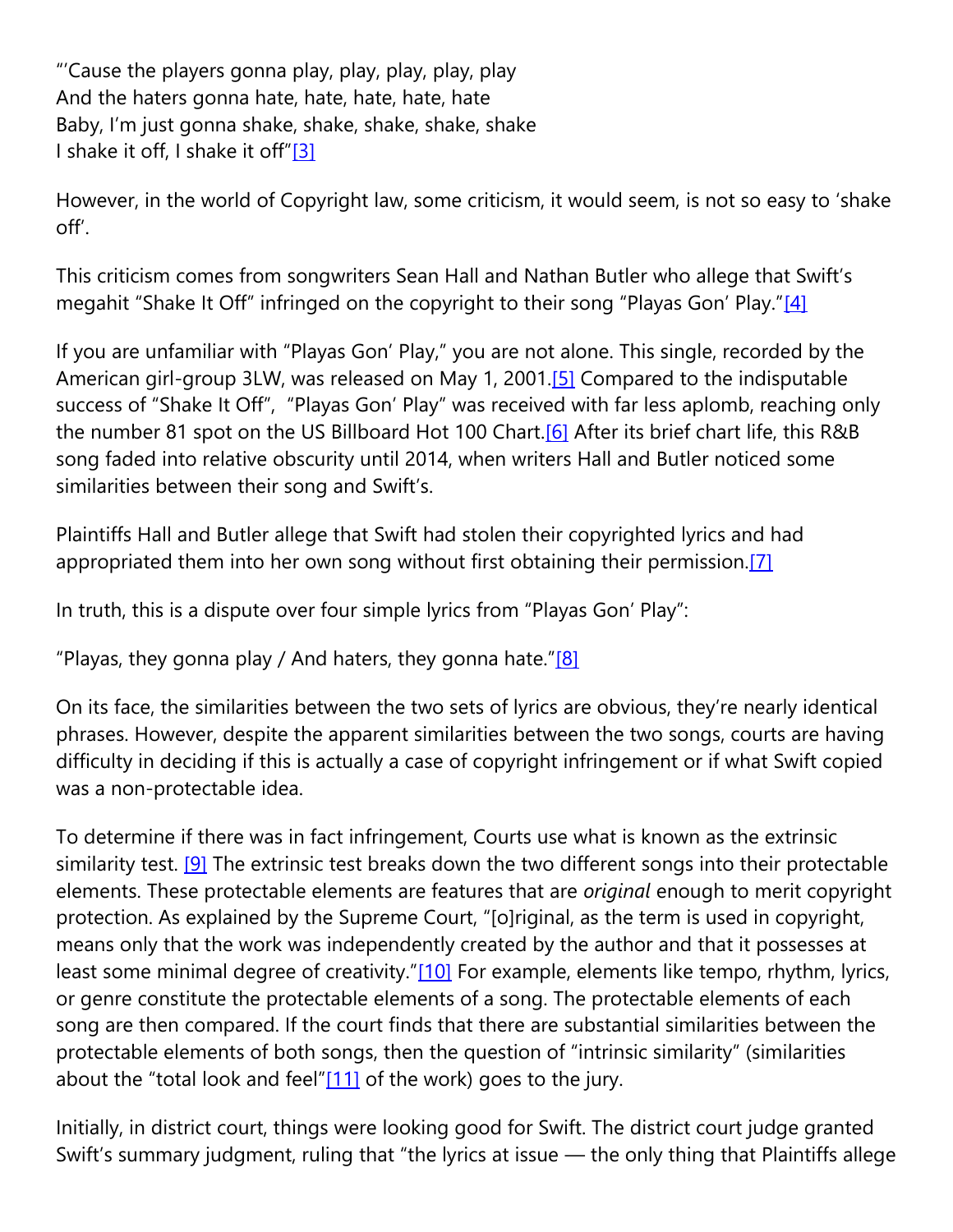Defendants copied — are too brief, unoriginal, and uncreative to warrant protection under the Copyright Act."[\[12\]](https://cardozoaelj.com/2019/11/18/players-gonna-play-haters-gonna-hateor-will-they/#_ftn12) This ruling followed the long held precedent that short phrases are generally too unoriginal to be copyrightable.<sup>[13]</sup>

However, recently, a three judge panel on the Ninth Circuit court of Appeals reversed and remanded the ruling of the district court.<sup>[14]</sup> In their view, it was improper for the district court judge to have used his own opinion about the artistic originality of the work instead of making a determination based on more objective facts.<sup>[15]</sup> The court explained that "by concluding that, 'for such short phrases to be protected under the Copyright Act, they must be more creative than the lyrics at issues here,' the district court constituted itself as the final judge of the worth of an expressive work."[\[16\]](https://cardozoaelj.com/2019/11/18/players-gonna-play-haters-gonna-hateor-will-they/#_ftn16) In the eyes of the Ninth Circuit, the judge's role is to compare only the extrinsic, factual elements of artistic works, and not to impose his or her own opinionated views regarding the work's artistic value.

For now, this case sits in legal limbo, awaiting a definitive ruling. But what does this mean for Copyright law as a whole?

In reversing and remanding the district court's decision, the Ninth Circuit left open the question whether the phrases "playas gonna play" and "haters gonna hate" are original creative expressions, distinct from the underlying non-protectable ideas of "players playing" and "haters hating." Looking at past precedent, however, it seems unlikely.

For short phrases, like the ones in question here, to be protectable, they must exhibit a high degree of creativity. As Nimmer put it, ""The smaller the effort (e.g., two words) the greater must be the degree of creativity in order to claim copyright protection."[\[17\]](https://cardozoaelj.com/2019/11/18/players-gonna-play-haters-gonna-hateor-will-they/#_ftn17) This requirement comports with the two tenants of copyright law: "First, copyright will not protect an idea….Second, phrases are considered as common idioms of the English language and are therefore free to all."[\[18\]](https://cardozoaelj.com/2019/11/18/players-gonna-play-haters-gonna-hateor-will-they/#_ftn18)

Under these two tenants, it becomes clear that what Hall and Butler are trying to protect is a non-copyrightable idea.

The first tenant, that ideas are not protectable by copyright, is due to fact that ideas can only be expressed in a finite amount of ways. For example, I would be unable to copyright the phrase "bakers bake" because it is the idea of the baker's profession at its simplest form.

Think about it like this: What do bakers do? They bake. The concept of "bakers baking" is inherent in the idea of a baker. In calling someone a "bak*er*" you express the idea itself, that what a baker does is bake. There is no simpler way to express the idea of a "baker."

If the use of the phrase "bakers bake" became protected by copyright, then it would leave future artists and creators with a severely limited number of ways to express common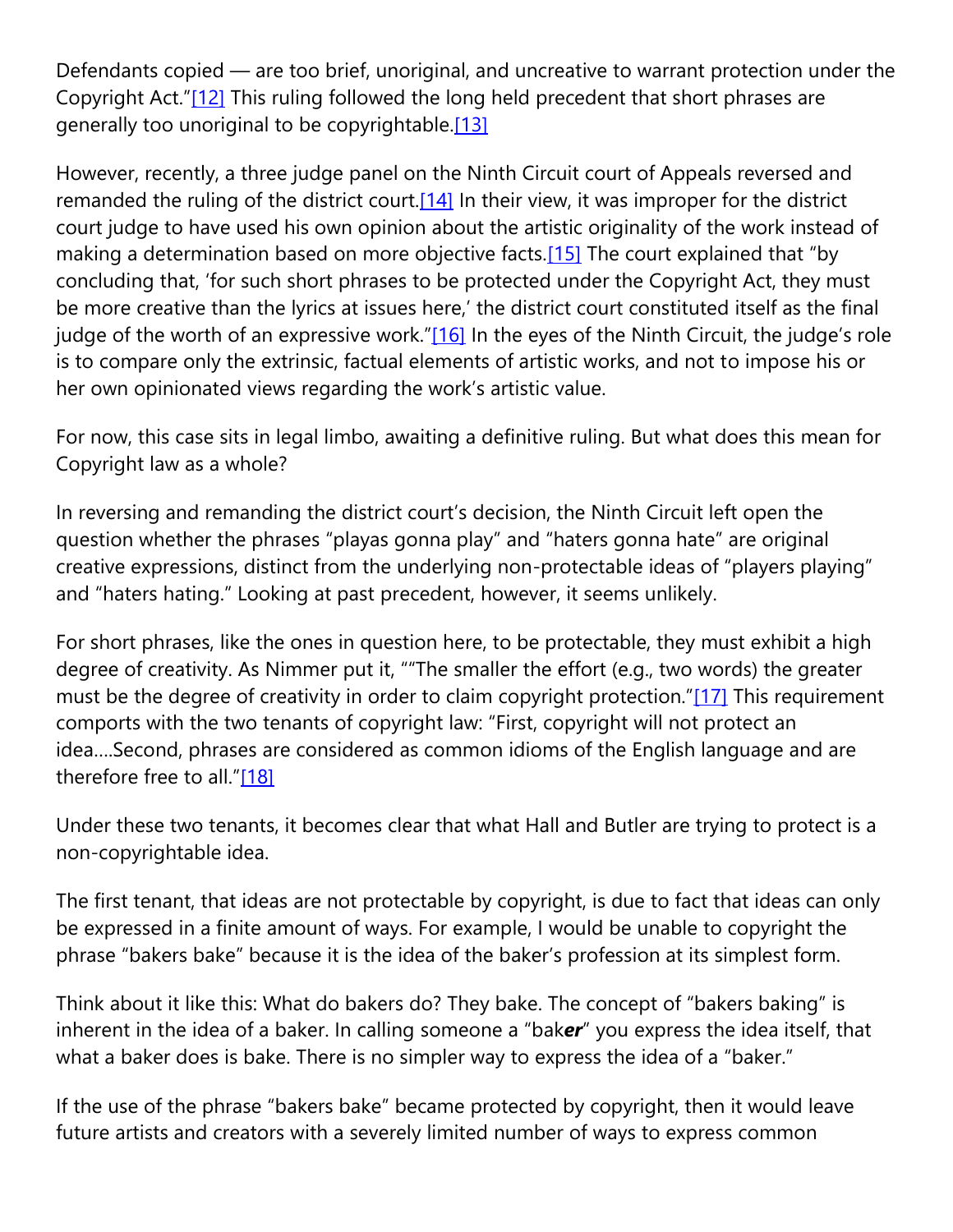concepts. Soon, "bakers bake" becomes "humans employed to mold and heat leavened dough, do so," and that just doesn't sound as good in a children's book.

Similar to "bakers gonna bake," "players gonna play" exhibits no originality, but is the exact idea itself boiled down to its most basic structure.

In the scope of the second tenant of Copyright law, that common phrases and idioms are free to use, plaintiffs assert that their 'originality' comes from the use and understanding of the phrases 'player' and 'hater' as they were used and understood in the context of their song. That a 'player' is one who plays the game of life and a hater is one who wants to see the player fail at that.<sup>[19]</sup> Plaintiffs argue that the meaning they had proscribed behind these phrases is an original aspect of their work that merits copyright protection.

However, as Swift's motion for relief points out, the concepts of "players" and "player haters" have been prevalent in the music genre since the 1970's.<sup>[\[20\]](https://cardozoaelj.com/2019/11/18/players-gonna-play-haters-gonna-hateor-will-they/#_ftn20)</sup> These words and phrases have become common and well known elements of the English language and therefore do not constitute original works by the plaintiffs.

In fact, these phrases have become so common in the music industry, that before this law suit even commenced, Swift was party to *another* lawsuit that claimed *the exact same type of copyright infringement.*[\[21\]](https://cardozoaelj.com/2019/11/18/players-gonna-play-haters-gonna-hateor-will-they/#_ftn21)

In the face of the long and documented history of the use of "player" and "hater," it's implausible to assert that the use and meaning of these two phrases was an original aspect of the plaintiff's work.

Ultimately, the results of this suit will have a major effect in the world of copyright law. If indeed the phrase "players, they gonna play" is original enough to merit protection, it would set a precedent to extend copyright protection to other, similar short phrases.

But until then, judges gonna judge.

*[Alexander](https://www.linkedin.com/in/alexander-katz-55a1bbb6/) Katz is a Second Year Law Student at the Benjamin N. Cardozo School of Law and a Staff Editor at the Cardozo Arts & Entertainment Law Journal. He is interested in copyright and entertainment law, and his favorite Taylor Swift album is 'Red.'*

[\[1\]](https://cardozoaelj.com/2019/11/18/players-gonna-play-haters-gonna-hateor-will-they/#_ftnref1) Gary Trust, *Taylor Swift's 'Shake it off' Debuts at No. 1 on Hot 100*, Billboard, [https://www.billboard.com/articles/news/6229439/taylor-swift-shake-it-off-no-1](https://www.billboard.com/articles/news/6229439/taylor-swift-shake-it-off-no-1-hot-100-nicki-minaj-anaconda) [hot-100-nicki-minaj-anaconda.](https://www.billboard.com/articles/news/6229439/taylor-swift-shake-it-off-no-1-hot-100-nicki-minaj-anaconda)

[\[2\]](https://cardozoaelj.com/2019/11/18/players-gonna-play-haters-gonna-hateor-will-they/#_ftnref2) Emily Yahr, *Grammy Nominations: Beyoncé, Sam Smith, Taylor Swift, Iggy Azalea, and more*, Washington Post (Dec. 5, 2014), [https://www.washingtonpost.com/news/arts-and-](https://www.washingtonpost.com/news/arts-and-entertainment/wp/2014/12/05/grammy-nominations-a-strange-way-to-announce-musics-biggest-awards/?arc404=true)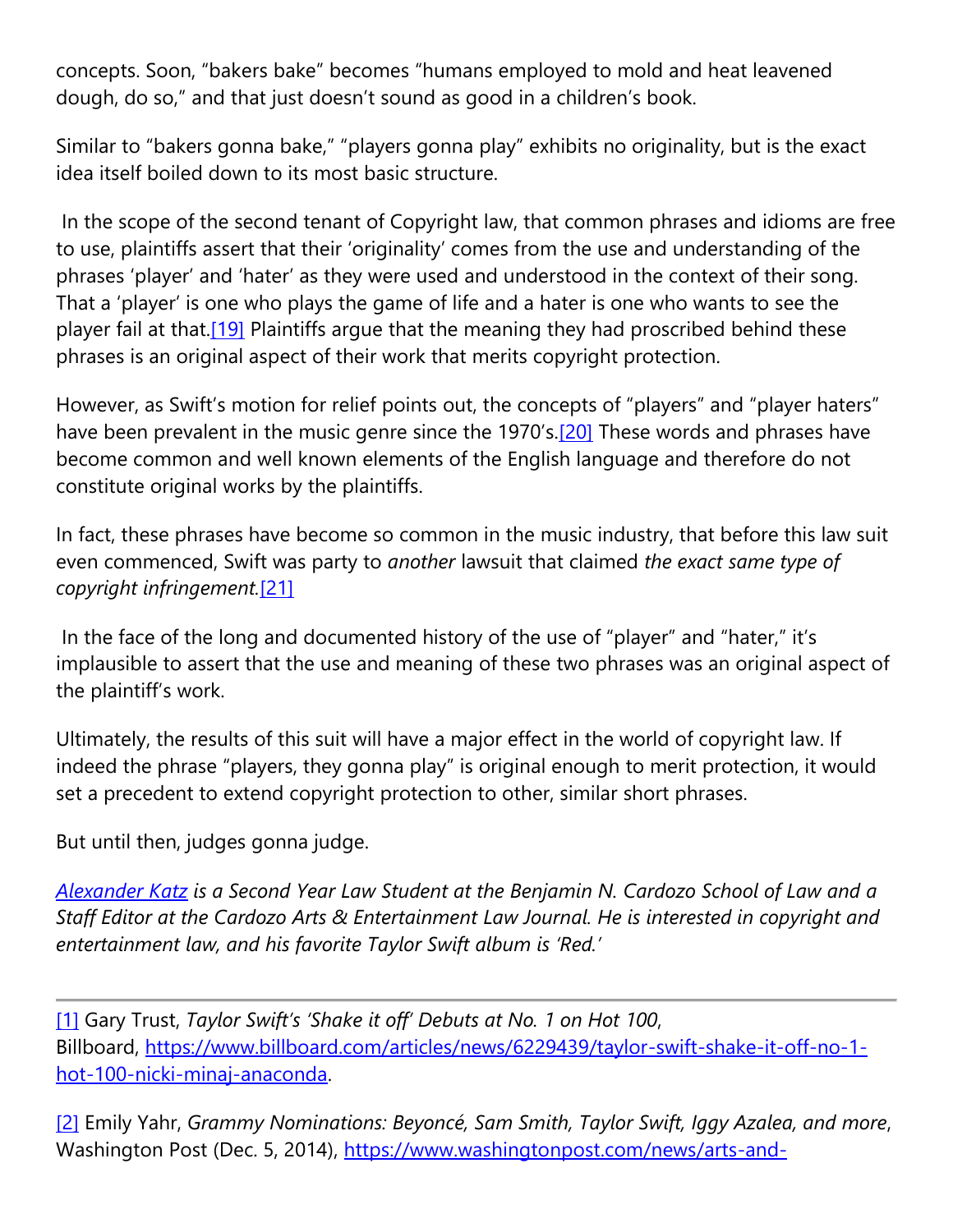[entertainment/wp/2014/12/05/grammy-nominations-a-strange-way-to-announce-musics](https://www.washingtonpost.com/news/arts-and-entertainment/wp/2014/12/05/grammy-nominations-a-strange-way-to-announce-musics-biggest-awards/?arc404=true)[biggest-awards/?arc404=true.](https://www.washingtonpost.com/news/arts-and-entertainment/wp/2014/12/05/grammy-nominations-a-strange-way-to-announce-musics-biggest-awards/?arc404=true)

[\[3\]T](https://cardozoaelj.com/2019/11/18/players-gonna-play-haters-gonna-hateor-will-they/#_ftnref3)aylor Swift, Max Martin, Karl Johan Schuster, *Shake It Off Lyrics*, A-Z Lyrics, [https://www.azlyrics.com/lyrics/taylorswift/shakeitoff.html.](https://www.azlyrics.com/lyrics/taylorswift/shakeitoff.html)

[\[4\]](https://cardozoaelj.com/2019/11/18/players-gonna-play-haters-gonna-hateor-will-they/#_ftnref4) Travis M. Andrews, *Haters gonna hate. Players gonna play. And songwriters gonna sue, sue, sue Taylor Swift*, Washington Post, [https://www.washingtonpost.com/news/morning](https://www.washingtonpost.com/news/morning-mix/wp/2018/01/05/haters-gonna-hate-players-gonna-play-and-songwriters-gonna-sue-sue-sue-sue-taylor-swift/)[mix/wp/2018/01/05/haters-gonna-hate-players-gonna-play-and-songwriters-gonna-sue-sue](https://www.washingtonpost.com/news/morning-mix/wp/2018/01/05/haters-gonna-hate-players-gonna-play-and-songwriters-gonna-sue-sue-sue-sue-taylor-swift/)[sue-sue-taylor-swift/](https://www.washingtonpost.com/news/morning-mix/wp/2018/01/05/haters-gonna-hate-players-gonna-play-and-songwriters-gonna-sue-sue-sue-sue-taylor-swift/) (Jan. 5, 2018).

[\[6\]](https://cardozoaelj.com/2019/11/18/players-gonna-play-haters-gonna-hateor-will-they/#_ftnref6) *3LW Chart History*, Billboard (Last accessed Nov. 11, 2019), [https://www.billboard.com/music/3LW/chart-history/hot-100.](https://www.billboard.com/music/3LW/chart-history/hot-100)

[\[7\]](https://cardozoaelj.com/2019/11/18/players-gonna-play-haters-gonna-hateor-will-they/#_ftnref7) Andrews, *supra* note 4

[\[8\]](https://cardozoaelj.com/2019/11/18/players-gonna-play-haters-gonna-hateor-will-they/#_ftnref8) Nate Butler, Sean Hall, *Playas Gon' Play lyrics*, Genius, [https://genius.com/3lw-playas-gon](https://genius.com/3lw-playas-gon-play-lyrics)[play-lyrics](https://genius.com/3lw-playas-gon-play-lyrics) (Last Accessed Nov. 11, 2019).

[\[9\]](https://cardozoaelj.com/2019/11/18/players-gonna-play-haters-gonna-hateor-will-they/#_ftnref9) Hall v. Swift, No. 2:17-cv-06882-MWF-AS, (9th Cir. Oct. 28, 2019), <http://cdn.ca9.uscourts.gov/datastore/memoranda/2019/10/28/18-55426.pdf>

[\[10\]](https://cardozoaelj.com/2019/11/18/players-gonna-play-haters-gonna-hateor-will-they/#_ftnref10) *Feist Publ'ns, Inc. v. Rural Tel. Serv. Co.*, 499 U.S. 340, at 345.

[\[11\]](https://cardozoaelj.com/2019/11/18/players-gonna-play-haters-gonna-hateor-will-they/#_ftnref11) See generally *Roth Greeting Cards v. United Card Co.*, 429 F.2d 1106 (9th Cir. July 10, 1970).

[\[12\]](https://cardozoaelj.com/2019/11/18/players-gonna-play-haters-gonna-hateor-will-they/#_ftnref12) Civil Minutes at 15, Hall v. Swift, CV 17-6882-MWF (ASx) (Feb. 13, 2018), [https://static.reuters.com/resources/media/editorial/20180417/hallvswift](https://static.reuters.com/resources/media/editorial/20180417/hallvswift--mtdopinion.pdf)– [mtdopinion.pdf.](https://static.reuters.com/resources/media/editorial/20180417/hallvswift--mtdopinion.pdf)

[\[13\]](https://cardozoaelj.com/2019/11/18/players-gonna-play-haters-gonna-hateor-will-they/#_ftnref13) Id.

[\[14\]](https://cardozoaelj.com/2019/11/18/players-gonna-play-haters-gonna-hateor-will-they/#_ftnref14) Hall, No. 2:17-cv-06882-MWF-AS.

[\[15\]](https://cardozoaelj.com/2019/11/18/players-gonna-play-haters-gonna-hateor-will-they/#_ftnref15) Id.

[\[16\]](https://cardozoaelj.com/2019/11/18/players-gonna-play-haters-gonna-hateor-will-they/#_ftnref16) Id. at 3.

[\[17\]](https://cardozoaelj.com/2019/11/18/players-gonna-play-haters-gonna-hateor-will-they/#_ftnref17) 1 M. Nimmer, NIMMER ON COPYRIGHT § 2.01[B] (1988).

[\[18\]](https://cardozoaelj.com/2019/11/18/players-gonna-play-haters-gonna-hateor-will-they/#_ftnref18) Mary Minow, *Copyright Protection for Short Phrases- Rich Stim*, Stanford University Libraries (Sep. 9,

2003), [https://fairuse.stanford.edu/2003/09/09/copyright\\_protection\\_for\\_short/.](https://fairuse.stanford.edu/2003/09/09/copyright_protection_for_short/)